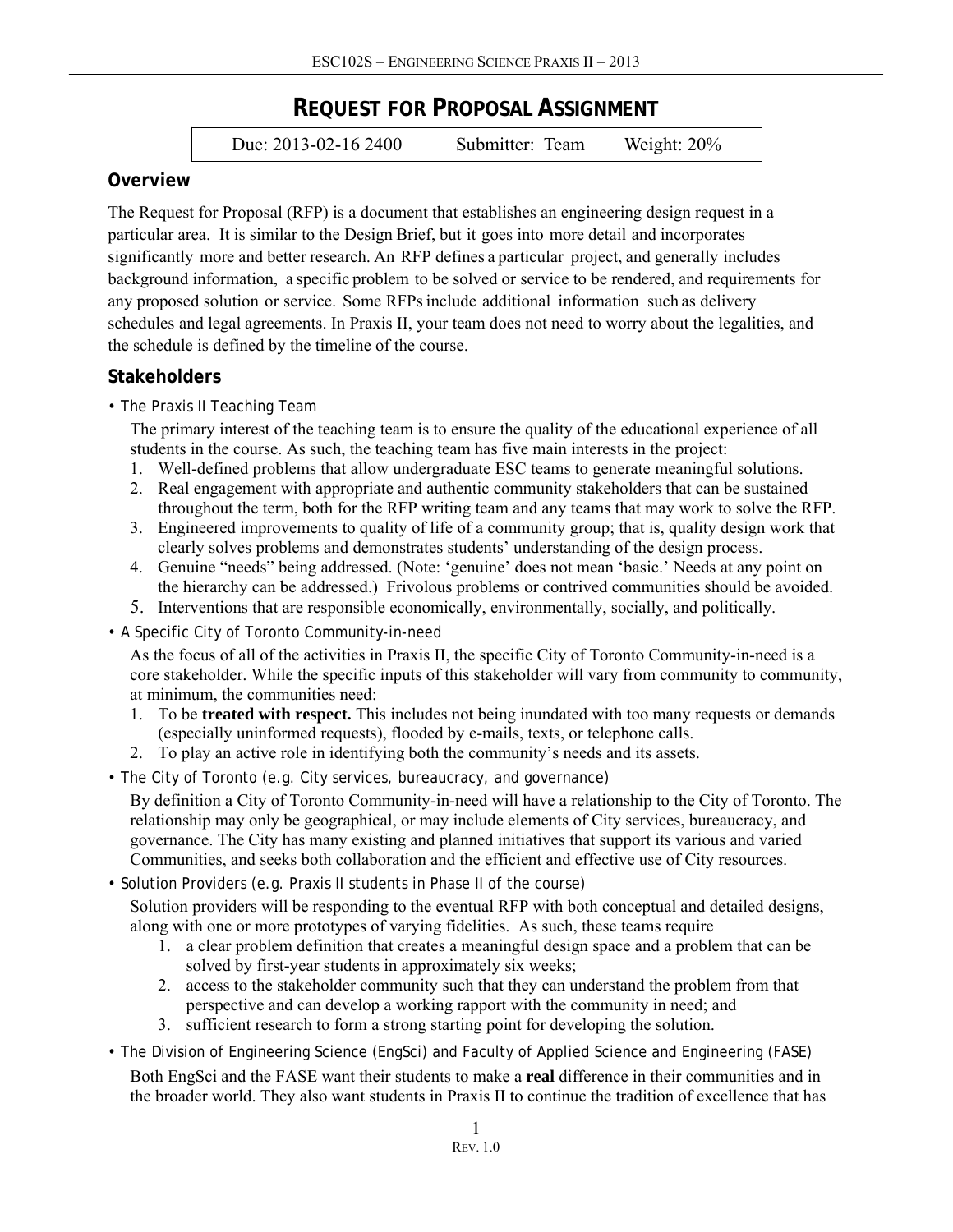resulted in interest from the TTC, the City of Toronto, and the media. At the same time both organizations would like to avoid any legal or ethical issues associated with student efforts to (e.g.) engage with Stakeholders, acquire information, evaluate and test their designs, etc.

# **Deliverables**

- 1. **The Request for Proposal:** The primary deliverable in response to this assignment is **an RFP** that defines an engineering design problem in response to the design challenge of "improve the quality of life of a City of Toronto community-in-need."
- 2. **Abstract:** The Proposal must **both** include and be accompanied by a separate Abstract. This Abstract has critical importance as, for successful RFPs, it will be distributed to the solution providers as a means by which to choose and rank which solution they want to work on.

#### **Requirements High-level Objectives**

- 1. Identify an engineering problem for a Community-in-need in Toronto.
- 2. Develop a comprehensive, authentic, and substantiated understanding of one or more communities in the City of Toronto with which you are not already strongly affiliated
- 3. Develop a comprehensive, authentic, and substantiated understanding of a challenge that relates to community need(s) and quality of life
- 4. Frame a challenge as an engineering design problem that can be addressed by a small team of 1st year engineering students
- 5. Use praxis (i.e. the melding of experience, judgment, and formal models, tools, and techniques) to work effectively and efficiently.

### **Detailed Objectives**

- 1. Identify an appropriate, non-contrived, City of Toronto community with which you are not affiliated as a student
- 2. Engage in direct and indirect research on the identified community and its context
- 3. Identify genuine need(s) of the identified community
- 4. Engage in direct and indirect research on the identified need(s)
- 5. Frame your researched community and need(s) as an engineering design problem:
	- a. Model the complex system in question
	- b. Identify and scope a specific, achievable, engineering design problem
	- c. Identify and develop appropriate engineering requirements, including objectives, metrics, criteria, and (where appropriate) constraints
- 6. Document your engineering framing as an RFP
- 7. Develop and follow an engineering design process as you complete your objectives
- 8. Leverage formal engineering design tools as you follow and document your engineering design process

# **Constraints**

Note that unless otherwise stated, violation of a constraint will **not** result in the submission being rejected and a grade of 0 on the assignment. The exact penalty for violating a constraint will be levied when the assignment is assessed based on the judgments of the assessor and the Teaching Team. **Content** 

- 1. The authorship of deliverables **must** be anonymous (i.e. the only identifying information is your team identifier in the name of the file)
- 2. The community selected for the RFP **must not** be a community in which the primary stakeholders are university students.

#### **Deliverable(s)**

3. The Proposal and Abstract **should** be formatted using an 11 point serif font with 1.25 spacing and 1 inch margins (metric: measurement of the font, spacing, and margins)